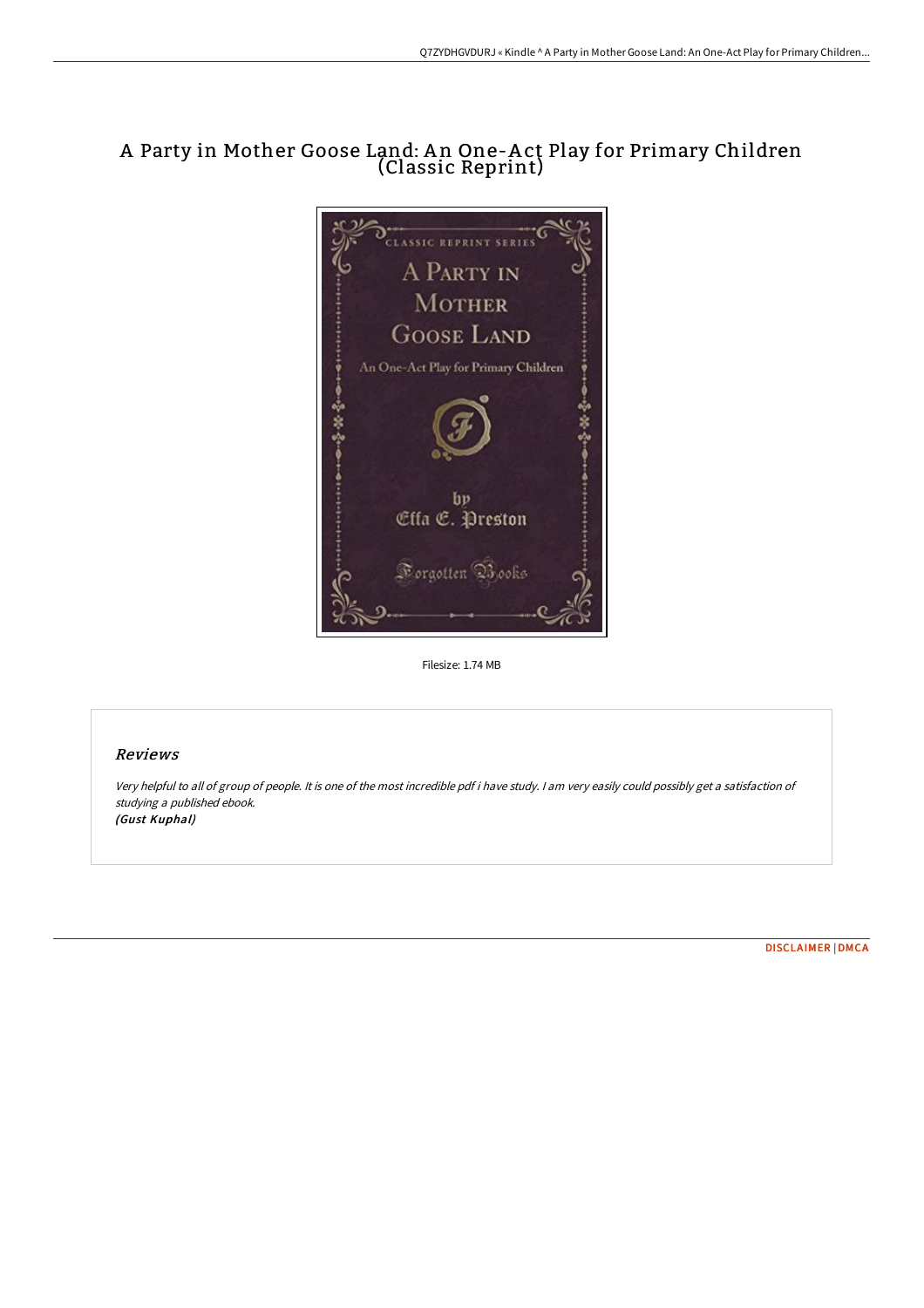## A PARTY IN MOTHER GOOSE LAND: AN ONE-ACT PLAY FOR PRIMARY CHILDREN (CLASSIC REPRINT)



Forgotten Books, United States, 2015. Paperback. Book Condition: New. 229 x 152 mm. Language: English . Brand New Book \*\*\*\*\* Print on Demand \*\*\*\*\*.Excerpt from A Party in Mother Goose Land: An One-Act Play for Primary Children The costumes may be left to the discretion of the teacher and may be simple or elaborate, as desired. A few suggestions are given: Mother Goose, large girl in old-fashioned dark dress with high pointed crowned hat. Boy Blue, small boy in blue suit, with horn, which he uses as a megaphone in announcing people. Hansel, small boy in Norfolk suit, slippers with buckles. Gretel, small girl in white. Robinson Crusoe, bareheaded boy in rags. Jack the Giant Killer, boy in red knickerbocker suit, red plumed cap, large sword. Puss in Boots, boy in black suit, tail, cat false face, high boots. Goldilocks, yellow haired girl in white. Bears are large, medium sized and small boys in brown bear suits and bear false faces. Aladdin, boy in white suit, white plumed cap. Fairy, small girl in white ruFled mosquito net dress with wings of same. Red Riding Hood, small girl in long red cloak and hood. Woodcutters are four boys in brown overalls and jackets, small brown caps, carrying hatchets. Owl, boy in brown Canton flannel, wings of same. If owl face can not be obtained make brown hood with small pointed ears. Pussy Cat, little girl in gray cat suit and cat face. Tail of same. Blue Beard, boy in long gray robe with bright blue beard made of crepe paper. Wives, girls in Empire dresses of bright colors. Cinderella, girl in pretty white dress. Prince is boy in purple suit, cloak, and plumed hat. Peter, small boy in Dutch costume. Snow White, little girl in white. About the Publisher Forgotten Books...

 $\mathbb{R}$ Read A Party in Mother Goose Land: An One-Act Play for Primary [Children](http://techno-pub.tech/a-party-in-mother-goose-land-an-one-act-play-for.html) (Classic Reprint) Online  $_{\rm PDF}$ [Download](http://techno-pub.tech/a-party-in-mother-goose-land-an-one-act-play-for.html) PDF A Party in Mother Goose Land: An One-Act Play for Primary Children (Classic Reprint)